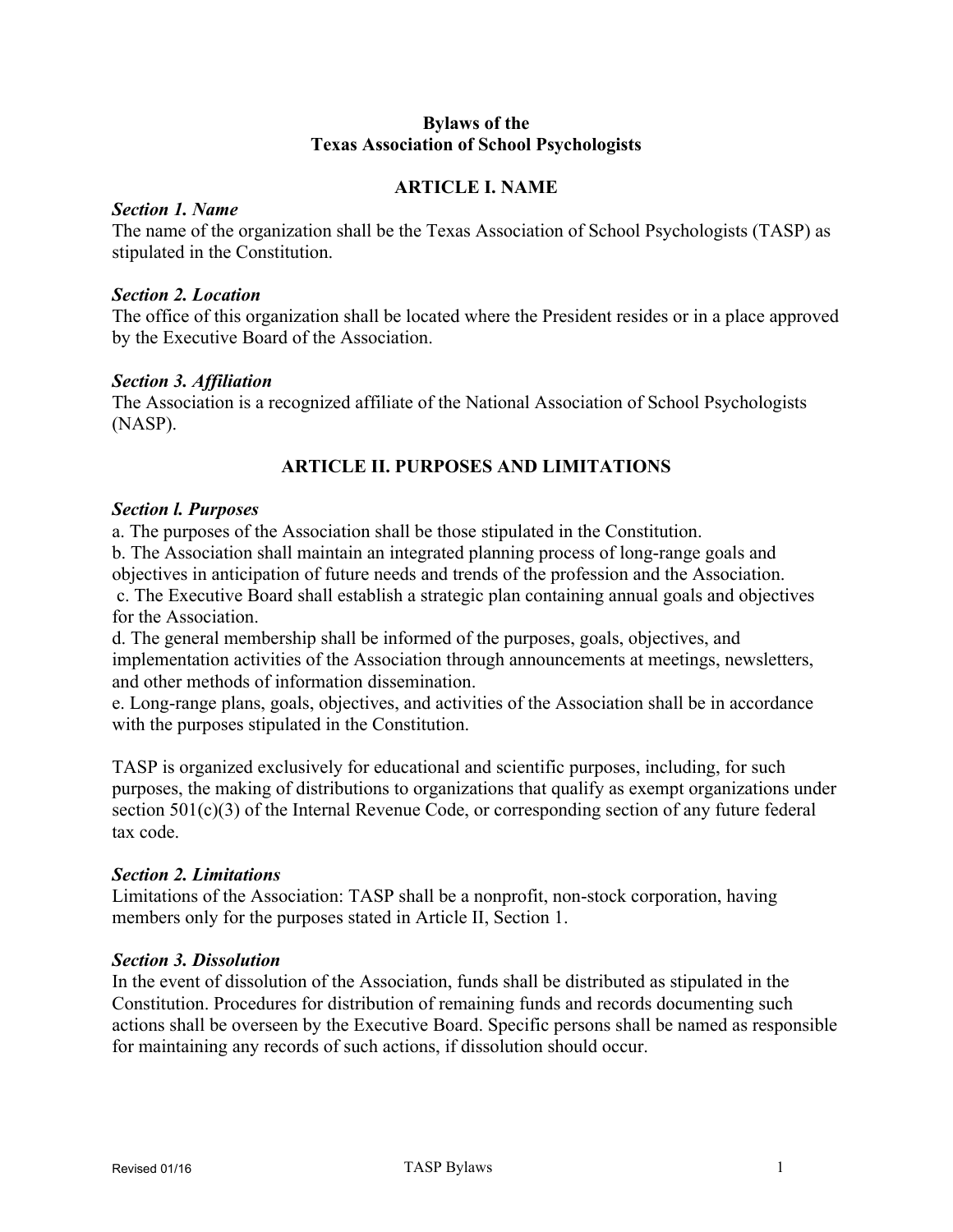## **ARTICLE III. MEMBERSHIP**

#### *Section 1. Membership*

a. Categories of membership and rights of members status shall be as stated in the Constitution.

b. Verification of professional status must be indicated on the application for membership.

c. Qualifications and verification requirements for each membership category shall be as stated in the TASP Operating Guidelines and membership application form.

d. Individual professional membership categories include Regular, Life, Honorary, Affiliate and Retired. Individual provisional membership categories include Trainee and Student.

e. Membership benefits include receiving The Texas School Psychologist, discounted fees for professional meetings and workshops, opportunities to participate in activities of the Association and access to the members only area of the Association website.

## *Section 2. Dues*

Members shall pay dues in accordance with the Constitution. The membership application form, along with verification of professional status and dues payment, must be submitted to the Chairperson of the Membership Committee or designee as approved by the executive board. *Section 3. Severance of Membership*

a. All members will receive an annual dues statement. Renewal payment will be due one calendar year from the previous year's date of payment. Delinquency in dues payment exceeding one month will result in notification of termination of membership.

b. If an member's license or certificate is revoked or surrendered in lieu of adjudication, his or her membership in TASP will be terminated.

## **ARTICLE IV. Executive Board Officers**

## *Section 1. Officers*

Officers of the Association, terms of office, election procedures, filling of vacancies, and removal from office shall be in accordance with the Constitution.

a. In the event that the President-Elect is unable to succeed to the Presidency, nominations for a replacement shall be made by the Executive Board in an expedient manner. A President-Elect shall then be elected by the membership with ballots to be returned to the President within 30 days. Results of this special election shall be announced in Association print and/or electronic publications.

b. The election of odd and even numbered Area Representatives will alternate each year.

c. Officers are expected to attend meetings regularly. In the event that a voting member other than the President is not able to attend a meeting, he or she shall give sufficient notice so that an alternate may attend or a proxy vote can be arranged in writing. The alternate shall be a regular or life member of the Association.

d. Area Representatives will be based on primary place of employment, not place of residency.

*Section 2. Election of Officers*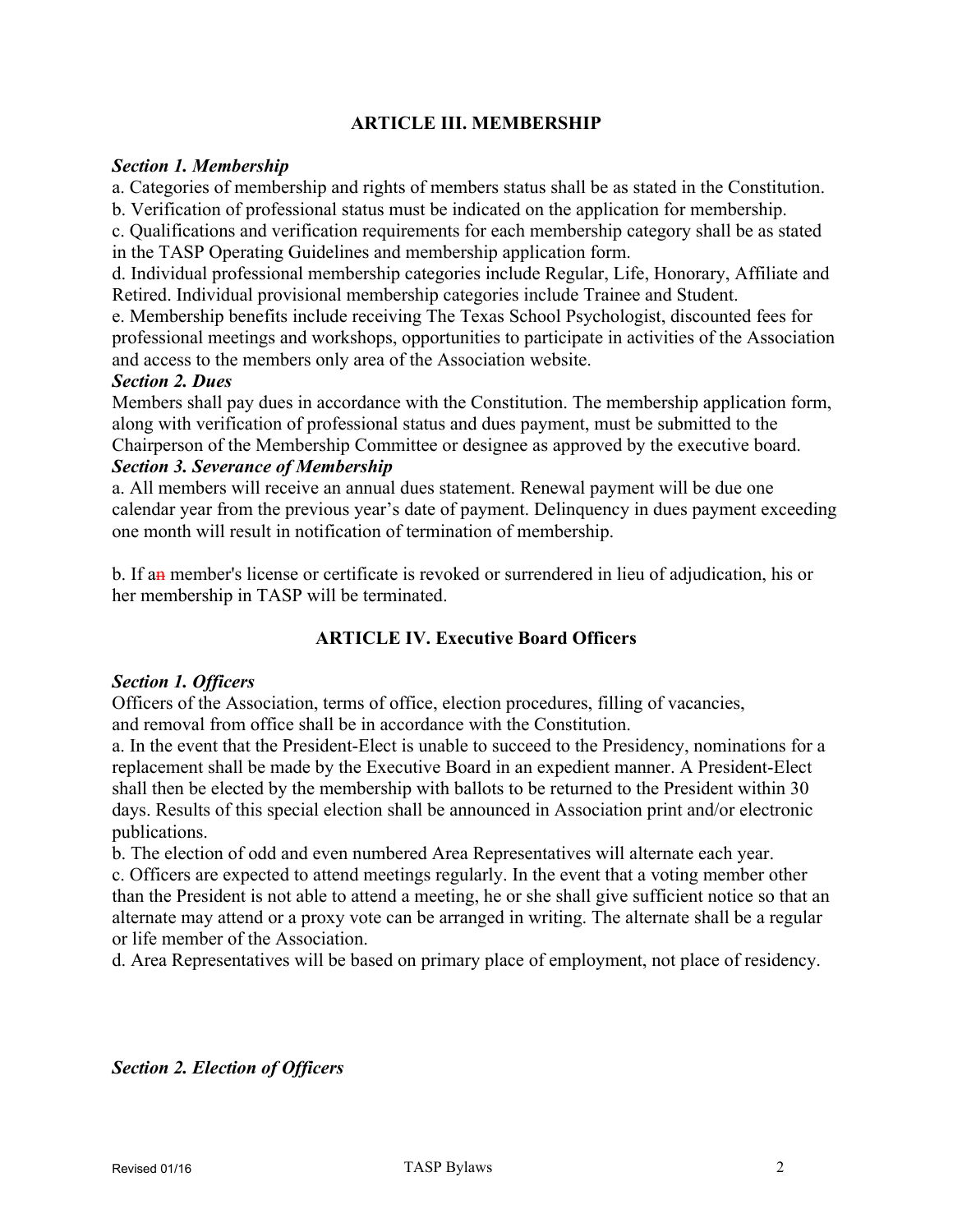a. The Immediate Past-President shall serve as Executive Board member in charge of the Nominations Committee; additional responsibilities include selection of members of the Executive Board who will serve on this committee.

b. No later than forty-five days prior to the general elections, the Nominations Committee shall submit a list of candidates for elected offices.

c. The nomination procedures and requests for nominations will be publicized in the following venues: Association printed or electronic publications, contacts made by the Nominations Committee and the Executive Board.

d. The Nominations Committee shall promote interest in potential candidacy and attempt to submit at least two nominees for each office.

e. If only one person's name has been submitted for an office, that name will appear first on the ballot with a space also provided for a write-in candidate.

f. Names will appear on the ballot in alphabetical order for each elective position.

g. When the nominations slate is complete, all nominees shall be notified and advised of the need to submit a brief description of professional background and information appropriate to be included with the ballot forms.

h. The election will be completed by ballot no later than 45 days following the annual conference.

i. A plurality of votes cast shall determine the election of each office.

j. A tie vote for an elected office shall be resolved by majority vote of the Executive Board. The candidate with a plurality of votes shall win the election.

# *Section 3. Duties of Officers*

a. President The President shall:

1. Preside at all general meetings of the Association.

2. Serve as chairperson of the Executive Board and determine the date, location, time, and agenda for the Executive Board meetings.

3. Appoint a Parliamentarian- with the approval of the Executive Board.

4. Appoint chairpersons of committees, task forces, and special interest groups according, to the Constitution and By-Laws of the Association and serves as ex- officio member of all committees.

5. Serve as the official spokesperson for information or positions of the Association. The President may also appoint persons to serve in this role with the approval of the Executive Board. Information concerning positions or issues to be addressed by the Association shall be channeled through the President.

6. Serve as authorized signee for approved accounts payables.

# b. President-Elect

The President Elect shall:

1. Serve as an officer and member of the Executive Board.

2. Serve as chairperson of the Executive Board in the absence of the President.

3. Consult regularly with the President regarding Association activities to insure continuity and smooth transitions between terms of office.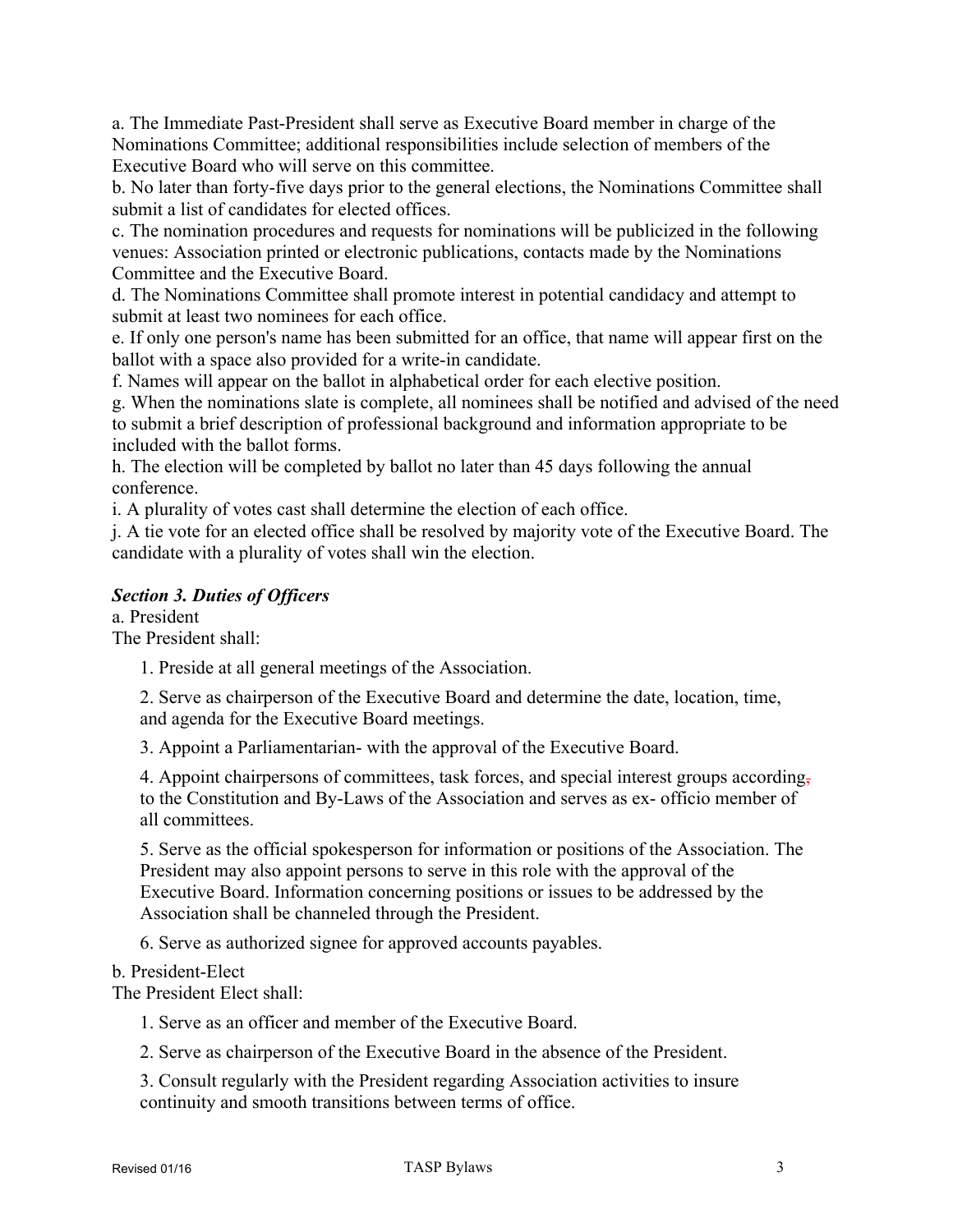4. Succeed the President according to the Constitution.

5. Assists the President, as assigned, in working with committees and implementing Association activities.

6. Serves on the Convention Planning committee.

7. Coordinates Board Meeting logistics

c. Secretary

The Secretary shall:

1. Serve as an officer and member of the Executive Board.

2. Maintain written record of the minutes of each meeting of the Executive Board and official business meetings of the Association.

3. Prepare and submit copies of such records for the Executive Board members.

4. Maintain records of official activities and information of the Association.

5. Assist the President, as assigned, in handling correspondence and disseminating information.

6. Supervise the maintenance of a current mailing list of the Executive Board and the general membership.

7. Maintain the necessary supplies and materials for the duties of this office with expenses approved by the Executive Board and the Treasurer of the Association.

8. Serve as ex-officio member of the membership committee.

d. Treasurer

The Treasurer shall:

1. Serve as an officer and member of the Executive Board.

2. Maintain records of financial transactions and financial status of the Association.

3. Prepare and submit financial reports to the Executive Board at meetings.

4. Provide written financial summary reports and budget information to the Association general membership on at least an annual basis.

5. Take primary responsibility for signing all vouchers for payments made by the Association.

6. Maintain a tax exempt account number for the Association and supervise the use of this.

7. Supervise collection and accounting for all monies accrued and disbursed by the Association.

8. Recommend financial policies and procedures, and propose changes in the financial matters of the Association as needed.

9. Serve as the chair of the Financial Advisory Committee

e. Treasurer-Elect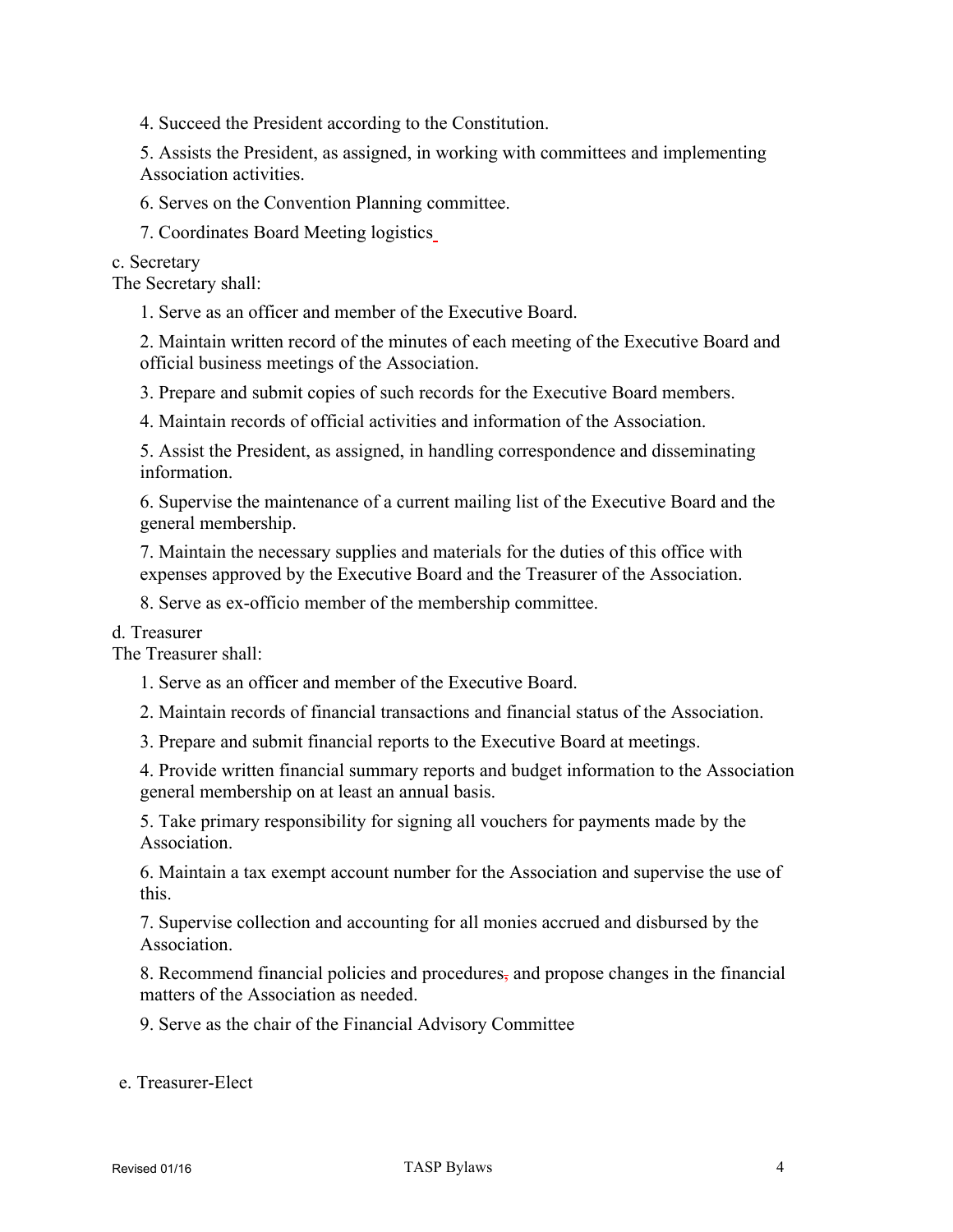The Treasurer-Elect shall:

1. Serve as an officer and member of the Executive Board.

2. Assist the Treasurer in maintaining records of financial transactions and financial status of the Association.

3. Assist the Treasurer in preparing and submitting copies of financial reports to the Executive Board at meetings.

4. Assist the Treasurer in providing written financial summary reports and budget information to the Association general membership on at least an annual basis.

5. Assist the Treasurer by taking assigned responsibility for signing all vouchers for payments made by the Association.

6. Assist the Treasurer in maintaining a tax exempt account number for the Association and supervise the use of this.

7. Assist the Treasurer in collecting and accounting for all monies accrued by the **Association** 

8. Assist the Treasurer in recommending financial policies and procedures, and propose changes in the financial matters of the Association, as needed.

9. Serve as a member of the Financial Advisory Committee

f. Immediate Past President

The Immediate Past President shall:

1. Serve as an officer and member of the Executive Board.

2. In the absence of the President and the President-Elect, serve as chairperson of the Executive Board.

3. Assist the President, as assigned, in working with committees and implementing Association activities.

4. Consult regularly with the President regarding Association activities involving the continuation of goals or completion of projects from the previous year.

5. Serve as chairperson for the Nominations and Elections Committee.

6. Serve as chairperson for the Constitution and Bylaws Committee

#### g. Parliamentarian

The Parliamentarian shall:

1. Be a member of the Executive Board.

2. Consult with the Immediate Past President in matters pertaining to the special rules of the Association.

3. Advise the Executive Board or the meeting of the general membership as to parliamentary procedures in accordance with the Constitution.

#### h. Area Representatives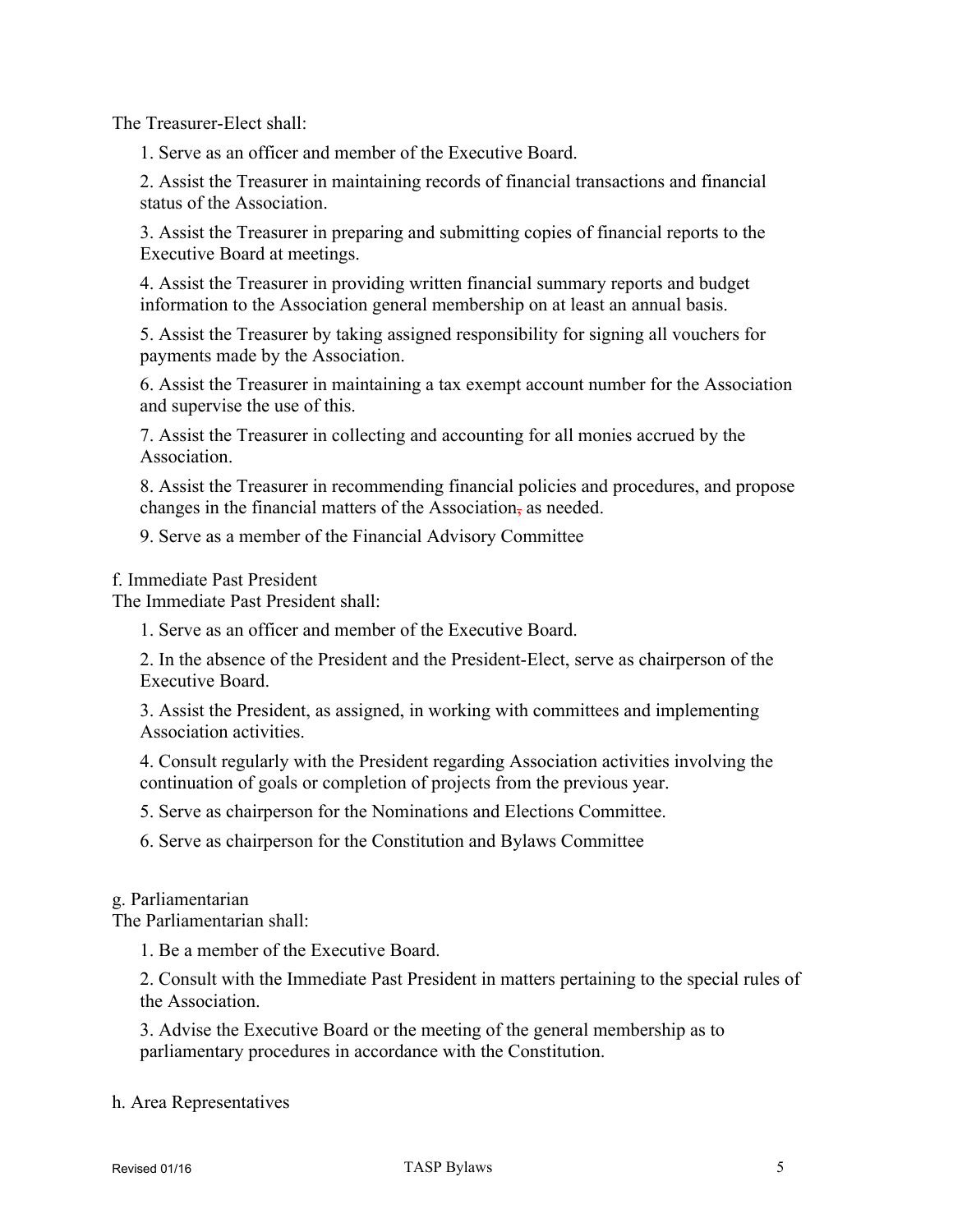Area Representatives shall:

1. Serve as members of the Executive Board.

2. Make recommendations to the Executive Board in matters concerning the professional needs and opinions of the members in his or her geographical region of the State.

3. Provide information regarding the activities of the Association to members and other interested professionals within the region.

4. Assist the President as assigned, in working with committees and implementing, Association activities.

#### i. Graduate student representative

The graduate student representative shall:

1. Be a student member as defined in the constitution.

2. Make recommendations to the Executive Board in matters concerning student needs and opinions of the student members.

#### j. NASP State Delegate

1. The NASP State Delegate will not serve as a voting member of the Executive Board because the TASP membership did not vote for the NASP Delegate to hold office as an Executive Board member of TASP. 2. This position will be an appointed position by the TASP President.

# **ARTICLE V. GOVERNMENT**

#### *Section 1. By-Laws*

The Constitution and By-Laws shall be the governing policies of the Association. Amendments may occur in the following manner:

a. Any member may submit proposed changes in writing to the Executive Board.

b. The Executive Board shall evaluate such proposals and if approved by a majority vote, shall submit the proposed amendment for ballot of the general membership.

c. A simple majority vote of those returning ballots shall constitute approval and adoption of the amendment or revision.

## *Section 2. Executive Board*

a. The Executive Board shall consist of those persons serving in the elected and appointed positions defined in the Constitution and By-Laws of the Association.

b. The responsibilities of the Executive Board shall be in accordance with the Constitution and By-Laws.

c. Executive Board members unable to attend a meeting may assign their proxy vote to another Executive Board member and shall inform the Secretary in writing of this arrangement.

d. Vacancies in the Executive Board shall be filled in accordance with the Constitution.

## **ARTICLE VI. COMMITTEES**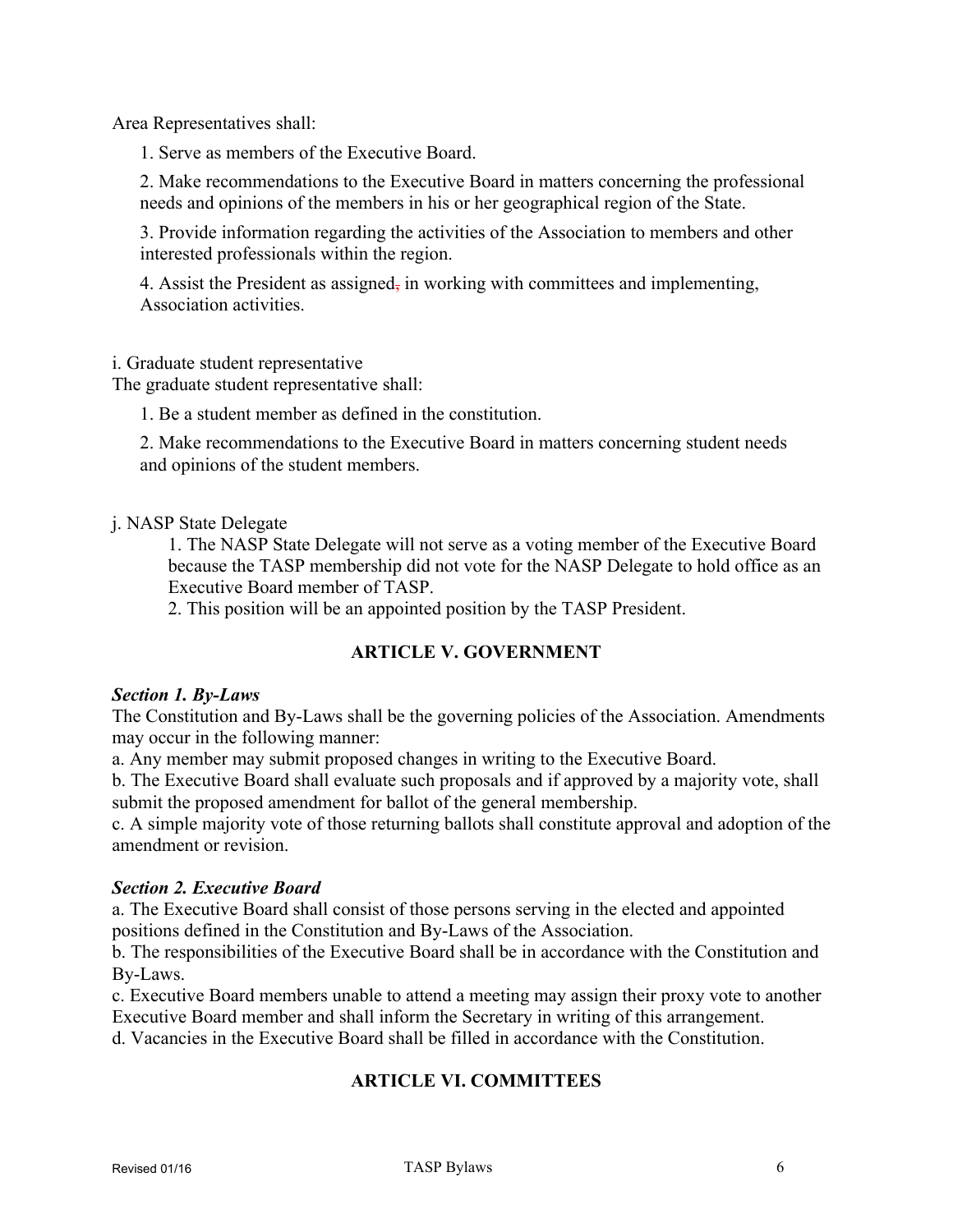## *Section 1. Administration*

a. There shall be committees appointed to fulfill the functions of the Association. The duties of the committees shall be described in the By-Laws.

b. The President, subject to approval of the Executive Board, shall have the power to recommend the addition, deletion, or change of committees. A simple majority vote of the Executive Board would constitute approval of such actions.

## *Section 2. Appointments*

a. The President shall appoint chairpersons of committees subject to the approval of a simple majority of the Executive Board members.

b. The chairpersons will select members to serve on their committees with the advice of the Executive Board.

c. The President shall be an ex-officio member of all committees. Other members of the Executive Board may also be assigned the responsibility of committee service as ex-officio members.

## *Section 3. Type of Committees*

a. Standing Committees

1. Standing Committees shall be established to implement the on-going purposes and needs of the Association:

- Perform duties and responsibilities as assigned by the President and approved by the Executive Board.
- Be assigned an Executive Board member as chairperson or ex officio member to advise and facilitate the functions of the committee.
- Make recommendations to the Executive Board concerning policies and activities of the Association.
- Be subject to addition, deletion, or change by recommendation of the President upon two-thirds majority vote by the Executive Board; exceptions would be committees required by the Constitution. Such actions would be subject to reconsideration when the President-Elect begins his or her term of office.
- 2. Standing committees may include but not be limited to the following committees:
	- Convention Planning
	- Membership
	- Nominations & Elections
	- Legislative
	- Financial Advisory
	- Professional & Ethical Standards
	- Professional Development & Training
	- Constitution & By-Laws Review
	- Publications & Newsletter
	- Public Information & Relations
	- Awards & Honors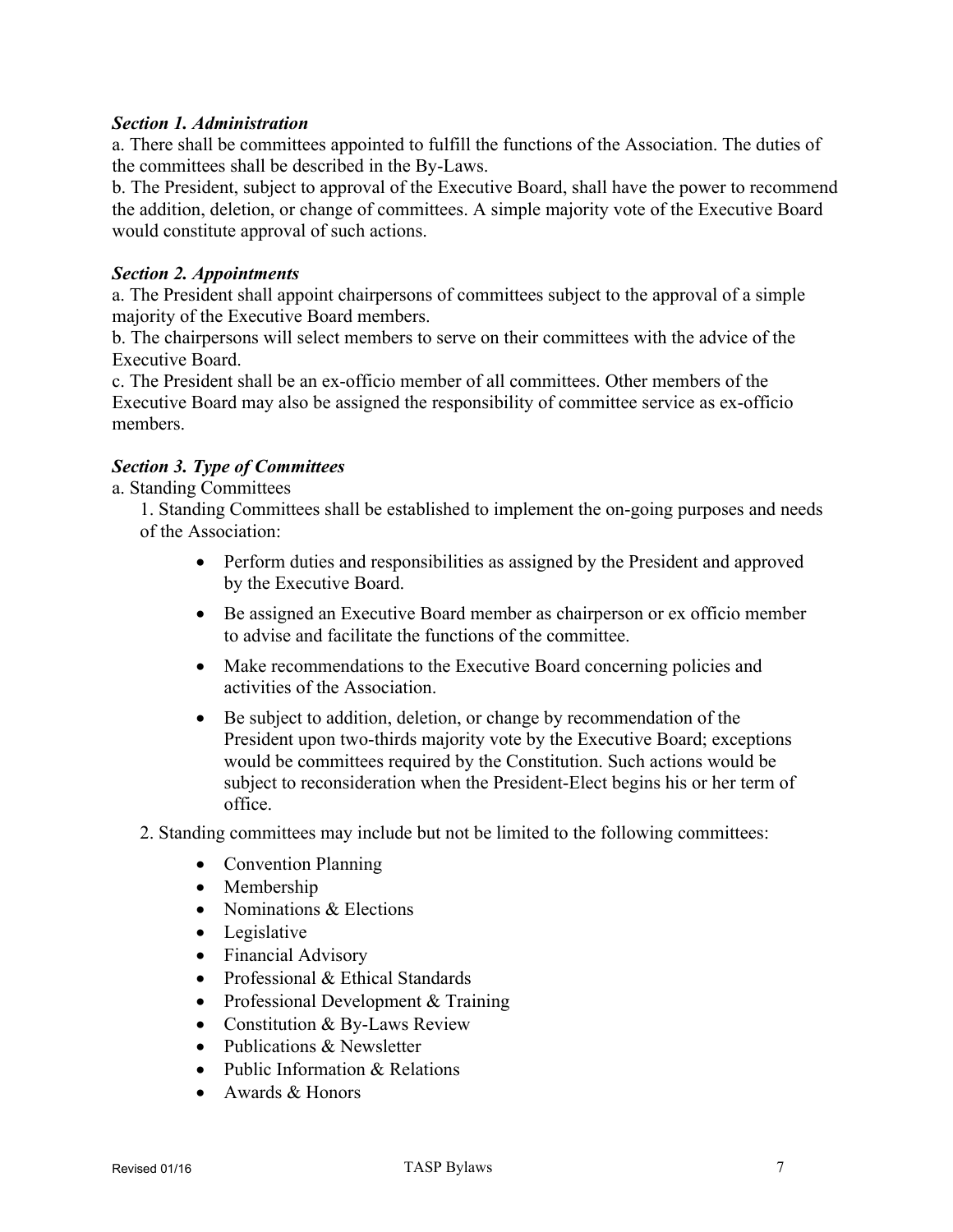- NASP Affiliation & Liaison
- Graduate Student Liaison

## b. Ad Hoc Committees

1. Ad Hoc Committees shall be created or deleted by the Executive Board for a specified purpose requiring continuing action and commitment by the Association.

2. Ad Hoc Committees shall perform duties and responsibilities as assigned by the President and approved by the Executive Board.

## c. Task Forces

1. Task Forces shall be appointed by the President to address a single issue affecting the profession in general or the Association

2. Task Forces shall perform duties and responsibilities as assigned by the President and approved by the Executive Board.

## **ARTICLE VII. MEETINGS**

#### *Section 1. Time and Place*

The Association shall hold an annual meeting in accordance with the policy of the Association. The annual meeting of the Association shall be held at such time and place as determined by the Executive Board in accordance with policy of the Association. Other meetings shall be determined by policy of the Association.

#### *Section 2. Quorum*

Executive Board: A quorum shall consist of one-half of the duly constituted body. When necessary, the Executive Board members may be polled by telephone or electronic means instead of calling together the body to conduct a special meeting. Minutes of such meetings shall be kept in the same manner as all other minutes of the Executive Board.

## **ARTICLE VIII. FINANCES**

## *Section 1. Dues*

Dues shall be payable upon initial application or upon receipt of an annual dues statement from the Association. Dues shall be established for each membership category upon recommendation of the Treasurer and approval of the Executive Board.

An annual dues statement provided by the Membership Committee shall notify members. Recommendations for the changes in amount of dues shall be the responsibility of the Treasurer, upon recommendation from the Financial Advisory Committee. Such recommendations shall be submitted to the Executive Board for approval and adoption. Renewal payment will be due one calendar year from the previous year's date of payment.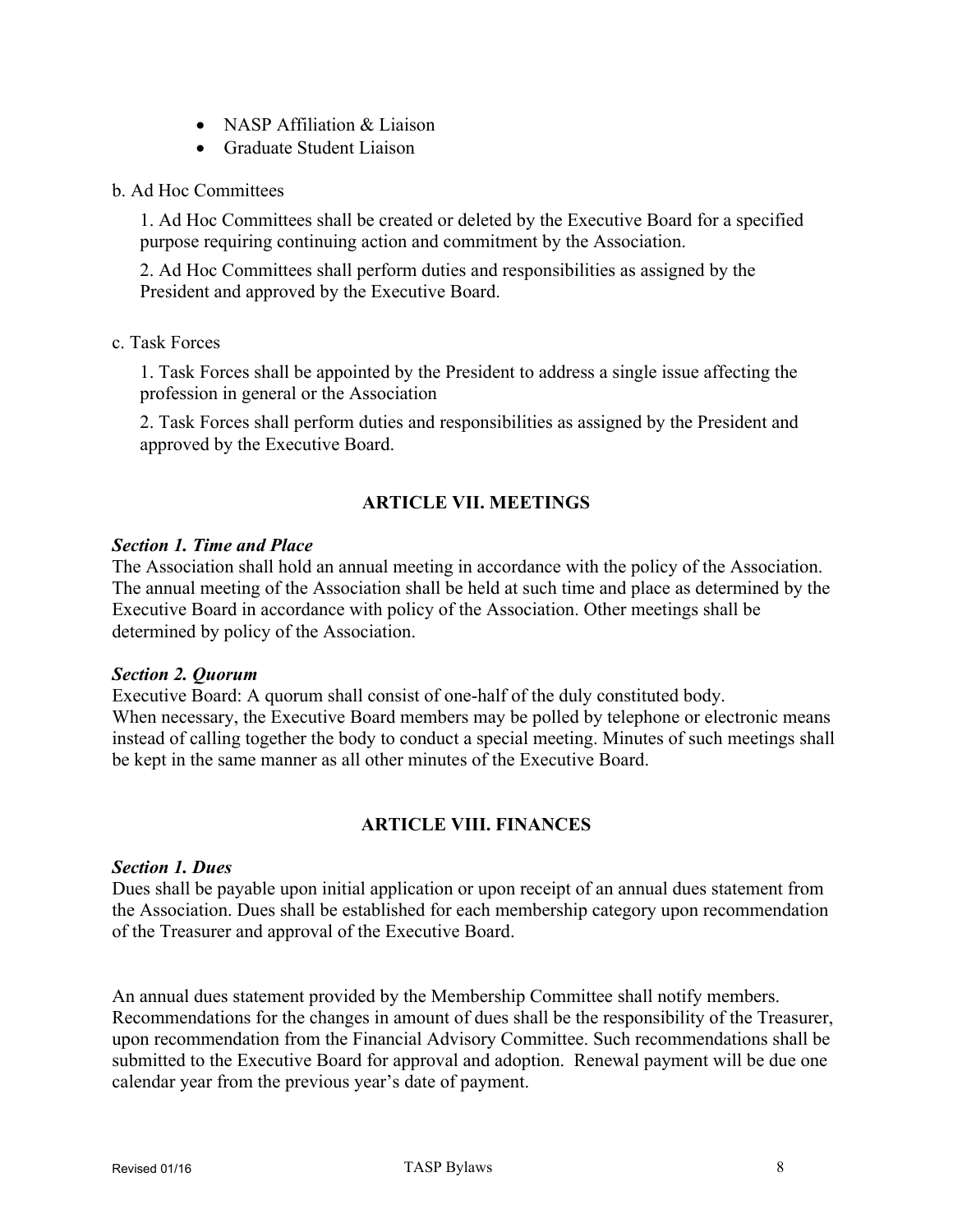## *Section 2. Budget and Fiscal Year*

The Treasurer, upon recommendation from the Financial Advisory Committee, shall present an annual budget to the Executive Board for adoption. The Executive Board shall determine the fiscal year.

## *Section 3. Expenditures*

Upon adoption of the budget, all accounts payable being duly approved by the Treasurer or Treasurer-Elect, or in their absence by the President, shall be paid by those authorized in policy to disburse funds.

#### *Section 4. Debt*

Debts of the Association shall be in accordance with the Constitution and with consideration for the fiscal strength and integrity of the Association. All Association operating expenses shall be paid out of the general operating funds of the Association.

No member of this Association shall contract, or cause to be made in the name of the Association, any debt for any nature whatsoever without the specific and proper authorization of the Executive Board.

## *Section 5. Examination of Records*

The Executive Board may cause the account of an officer or any person handling funds of the Association to be examined annually or as needed by a qualified committee or person.

#### *Section 6. Salaried Personnel*

Officers shall not be salaried employees of the Association.

Recommendations for salaried positions shall be subject to review by the Financial Advisory Committee and three-fourths majority approval by the Executive Board. Such positions shall be subject to scrutiny, supervision, and discontinuance by the Executive Board.

## *Section 7. Dedication of Funds and Dissolution*

All assets of this Association shall be permanently dedicated to the purposes set forth in Article II of the Constitution. In case of dissolution of the Association, all assets will be distributed to a public or tax-exempt cause as provided in Article II of the Constitution as excerpted below:

*The Association shall use its funds only to accomplish the objectives and purposes specified in the Constitution and no part of said funds shall inure to, or be distributed, to the members of the Association. No part of the net earnings of the organization shall inure to the benefit of, or be distributable to its members, trustees, officers, or other private persons, except that the organization shall be authorized and empowered to pay reasonable compensation for services rendered and to make payments and distributions in furtherance of the purposes set forth in Article II (Section 1) hereof. No substantial part of the activities of the organization shall be the carrying on of propaganda, or otherwise attempting to influence legislation, and the organization shall not participate in, or intervene in (including the publishing or distribution of statements) any political campaign on behalf of or in opposition to any candidate for public office.*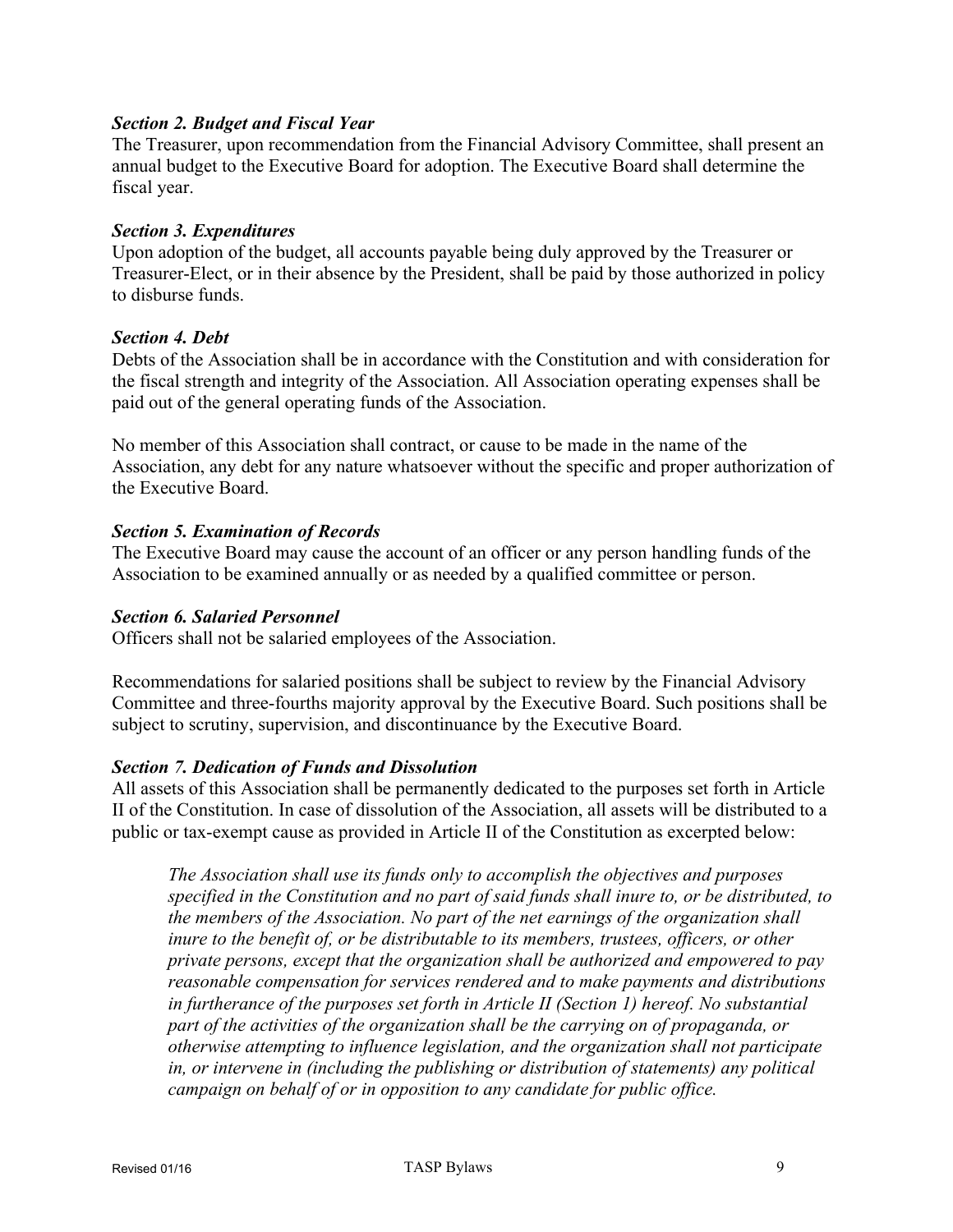*Notwithstanding any other provision of these articles, the organization shall not carry on any other activities not permitted to be carried on (a) by an organization exempt from federal income tax under section 501(c)(3) of the Internal Revenue Code, or corresponding section of any future federal tax code, or (b) by an organization, contributions to which are deductible under section 170(c)(2) of the Internal Revenue Code, or corresponding section of any future federal tax code. Upon the dissolution of the organization, assets shall be distributed for one or more exempt purposes within the meaning of section 501(c)(3) of the Internal Revenue Code, or corresponding section of any future federal tax code, or shall be distributed to the federal government, or to a state or local government, for a public purpose. Any such assets not so disposed of by the Court of Common Pleas of the county in which the principal office of the organization is then located, exclusively for such purposes or to such organization or organizations, as said Court shall determine, which are organized and operated exclusively for such purposes.*

# **ARTICLE IX. PARLIAMENTARY AUTHORITY**

## *Section 1. Rules*

The rules contained in the most recent revision of Robert's Rules of Order shall govern the Association in all cases to which they are applicable and in which they are consistent with the special rules of this Association.

Special rules, policies, procedures, standards, and resolutions of the Association shall take precedence to Robert's Rules of Order in governing actions.

## *Section 2. Parliamentarian*

The Parliamentarian shall be appointed by the President with the approval of the Executive Board.

# **ARTICLE X. AMENDMENTS**

# *Section 1. Ballot*

a. The Constitution of the Association shall be amended by ballot of the general membership.

b. A simple majority vote of those returning ballots shall be required for an amendment to pass.

c. The ballots must be returned within thirty days.

# *Section 2. Responsibilities*

Responsibility for recommendations concerning proposed amendments or revisions of the Constitution and By-Laws shall be the duty of the Constitution and By-Laws Review Committee. This committee shall also be responsible for the ballot process. Other responsibilities and procedures for amendments shall be as stated in Article V and X of the Constitution, and also, Article V of the By-Laws.